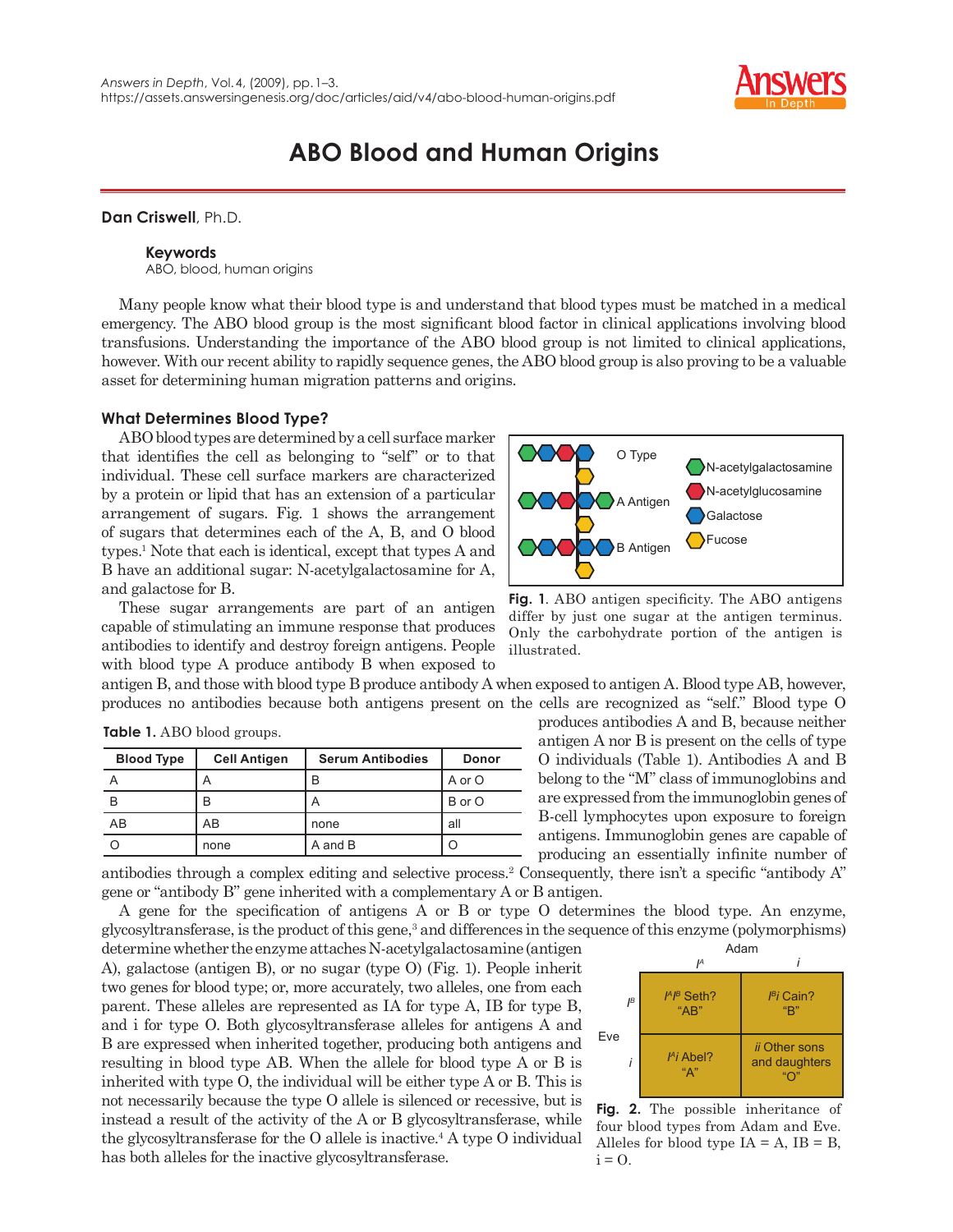# **Blood Types and Human Origins**

So what light does this shed on human origins? Is it possible for the two people of the Creation account (Adam and Eve) or the eight people on Noah's Ark to give rise to all of the ABO blood types present in humans today? If Adam and Eve were heterozygous for blood types A and B, respectively (one allele for type O and one allele for either type A or B), they could have produced children that had any of the ABO blood types, as illustrated in Fig. 2. The Punnett square simply predicts what the possible phenotypes would be for a given couple's children. From the number of children that Adam and Eve likely produced, it is not difficult to envision all of the ABO blood types being passed down to their offspring.

If Adam and Eve were heterozygous for the ABO blood type gene locus, then the allele frequency for the type O allele is 50 percent (2 of 4 alleles), the allele frequency for type A is 25 percent (1 of 4 alleles), and the allele frequency for type B is 25 percent (Fig. 2). If there are no selective pressures or genetic drift for these alleles, then the allele frequency will remain constant through all of their descendants. The overall allele frequency in the Punnett square is actually the same for the children as it might have been for Adam and Eve. This scenario would also be true for Noah's family and their descendants.

### **Modern Allele Frequencies**

Do human populations today reflect these allele frequencies? The answer is yes. Table 2 shows the allele frequencies for several populations. (Note that these are not blood type frequencies.) There is a general increase in the frequency of the type O allele, and in many populations a drop in the type B allele. But as expected, the frequencies for each allele are close to what they could have been at the start of human history or with Noah's family. The shift in frequency (the increase in type O and decrease in type B) can be caused by migration of people groups that had a higher or lower frequency for one of the alleles at the time

|                             |  | <b>Table 2.</b> The allele frequencies for several |  |
|-----------------------------|--|----------------------------------------------------|--|
| populations. <sup>5,6</sup> |  |                                                    |  |

| <b>Population</b> | <b>Number</b> | <b>Allele Frequency</b> |    |    |  |
|-------------------|---------------|-------------------------|----|----|--|
|                   |               |                         |    | R  |  |
| American          | 20,000        | 67                      | 26 |    |  |
| French            | 10.433        | 64                      | 30 | 6  |  |
| Japanese          | 29,799        | 55                      | 28 | 17 |  |
| African           | 1,538         | 57                      | 22 | 21 |  |
| Hindu             | 2.357         | 55                      | 18 | 26 |  |

of migration. It could also result from random genetic drift, or from a mutation that renders glycosyltransferase inactive—which would result in blood type O from type A and is likely one cause for the increase in the frequency of the O allele.

Unfortunately, the origin of the ABO alleles gets more complicated when examining the actual gene for glycosyltransferase. There are more than 180 variations (polymorphisms) for the ABO gene listed on the National Center for Biotechnology Information (NCBI) website,<sup>7</sup> and each one of these polymorphisms can be assigned to one of the three ABO alleles. Most of these polymorphisms do not change glycosyltransferase activity or blood type, but can identify ethnic groups that formed after humans migrated across the globe. Mutation and chromosome crossing-over events are the most plausible cause of these variants.<sup>8</sup>

There are DNA differences, or polymorphisms, that determine the function of glycosyltransferase, resulting in different ABO blood types. These differences are few, but not trivial. The glycosyltransferase specific for antigen A synthesis differs from the antigen B-specific enzyme by just four amino acid residues (out of 354), and there are several DNA sequence differences in the alleles that code for the A- and O-specific enzyme.<sup>9</sup> The four differences between the A and B glycosyltransferase are enough to allow the enzyme to specify the characteristic terminal sugar that distinguishes antigens A and B. A single DNA deletion in the A-specific allele results in a truncated version of the glycosyltransferase gene product, eliminating enzymatic activity and effectively resulting in blood type O.

#### **Origin Implications of Blood Type O**

It can be argued that one of the three alleles is ancestral to the other two. For example, the origin of the O allele, and subsequently blood type O, is simply the result of the deletion resulting in a loss of function of glycosyltransferase activity for the A antigen. A mutation resulting in the loss of function in a protein, at best, would be a "nearly neutral" mutation since blood type O does not appear to have any deleterious effects or selective advantage over the other two blood types. Because neutral or nearly neutral mutations have no selective advantage, it is likely impossible to fix these mutations in a large population of organisms (fixation = 100% O alleles) in a reasonable length of time. For example, if a mutation that gave blood type O were actually 1% more beneficial than type A, it would take 100,000 generations to fix this mutation in the modern human population from a beginning population of 10,000 people.<sup>10, 11</sup> The larger the population at the time of the mutation, the longer it will take for fixation and the less likely the mutation will ever be fixed.